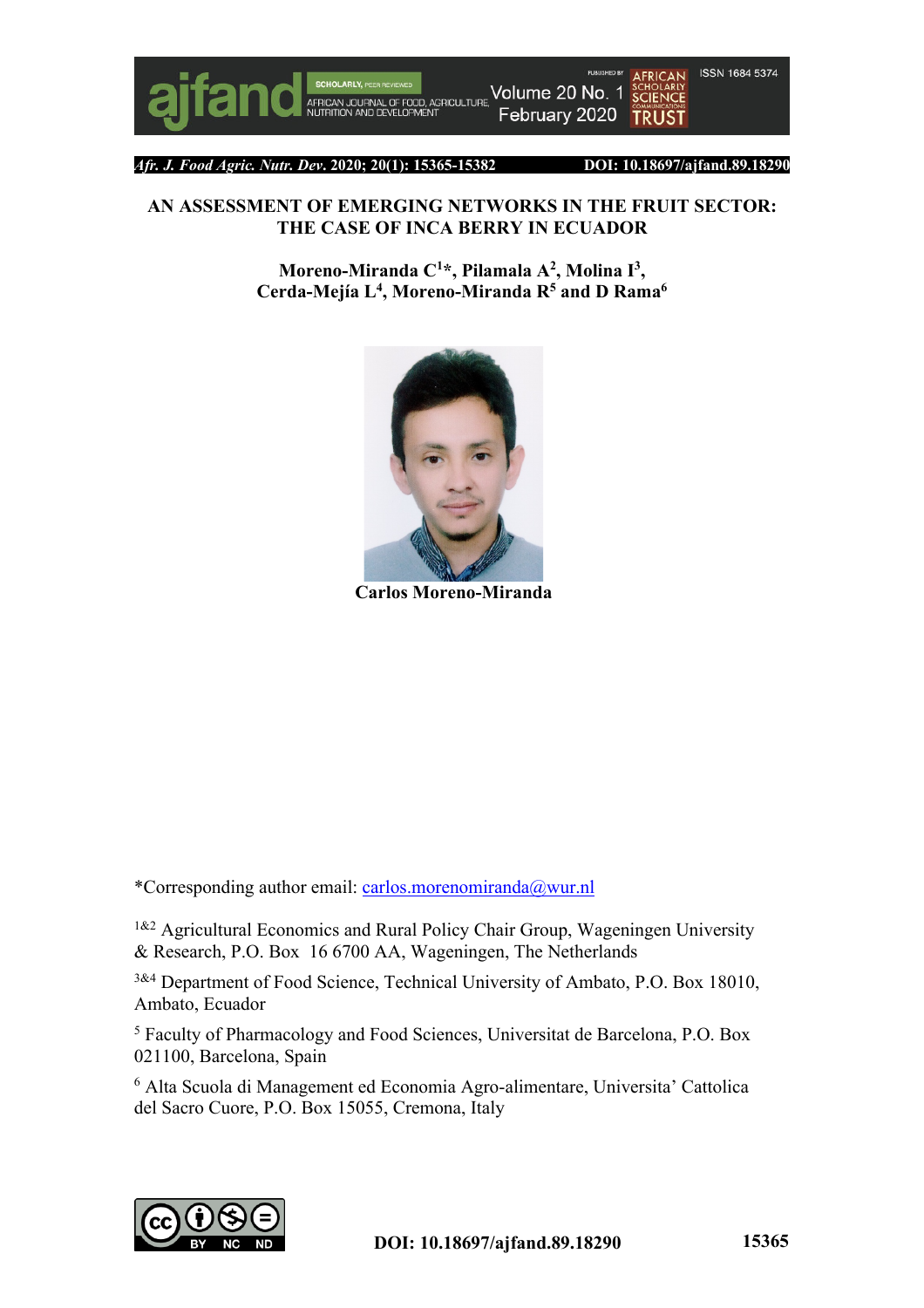

# **ABSTRACT**

The diversification of agri-food products through emerging chains has a fundamental social and economic role in Ecuador. A substantial amount of research focused only on examining critical factors in terms of agronomic and environmental performance. However, there is a shift in the agri-food chain perspective and study towards more sustainable models of production, logistics trade, and consumption. Aspects such as the socio-economic sustainability, level of collaboration between actors, an adequate chain configuration, and the employment of smart governance mechanisms show the weaknesses where stakeholders can propose enhancements. In this respect, socioeconomic and productive factors are consequential and still affecting the progress of these chains. Also, the current growth of market opportunities at the local and international level is a driver to support them by setting sustainable strategies. This study aimed to analyze socio-economic and production aspects to understand the dynamic across the emerging Inca berry (Physalis peruviana) chain located in Ecuador and bring forward potential strategies. Thus, chain vertical and horizontal dimensioning was introduced to contribute with relevant insights. The framework applied accounts with a revision of primary and support activities, and flows of high and low relevance. The investigation clustered pre-production, production, and post-production tiers. Also, it executed the food chain mapping, the identification of chain actors, and application of surveys at the supply chain levels to identify strengths and weaknesses based on specific socio-economic and productive variables. Results stated several viable long-term strategies. Examples of those strategies are the diversification of marketing channels, the intervention of academic institutions to improve efficiency, productivity, and the associations' empowerment. All of them aimed at circular economic models. The main research contribution is the application of the chain configuration to assess the chain performance comprehensively. Based on the results, our recommendation is incorporating new indicators to analyze the environmental and institutional components profoundly.

**Key words:** Inca berry, dimensioning, performance, associative structures, rural extension

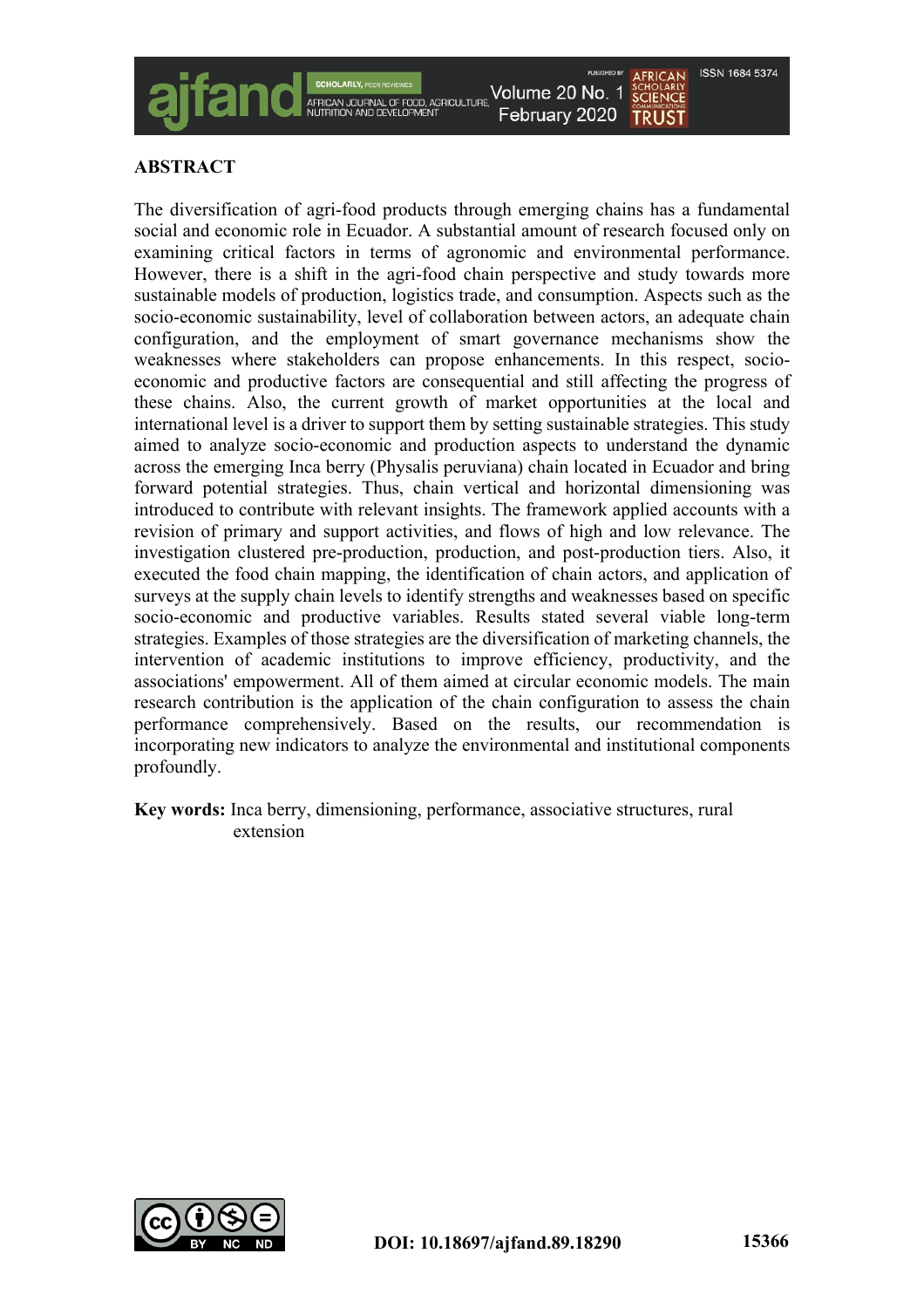

## **INTRODUCTION**

In the last decade, the growth of exports of crops has been significant in Latin American countries [1]. These exports are mainly fresh products such as flowers, fruits, vegetables, and cereals. The Governments of those countries claim that trade activity has increased because of the growing food demand of developed countries [2,3]. This aspect evidences relevant changes in consumer diets and, therefore, commercial opportunities for Latin America agri-food players [4,5], where institutions such as the Inter-American Development Bank – IDB, play a "pivotal role"<sup>1</sup> in strengthening foreign trade to Latin America [6]. However, medium and long-term adjustments executed by the countries will determine the economic positioning of this sector over time [7,8].

Previous research has pointed out some socio-economic issues of the Latin America fruit and vegetable sector [9]. The consequences of agro-exports growth, the high incidence of informal recruitment of workers [10,11], are examples of such issues [12]. Moreover, as in the case of Ecuador, the persistence of minimal profit margins for farmers [13,14], and the vulnerability of peasant families [15,16,17,18] are concerns evidenced. Researchers claim that food chains who fail to adopt long-term strategies tend to suffer a severe downturn that will impact negatively on social well-being [19,20].

The progress of Ecuadorian agri-food chains can also suffer from market failures and low level of collaboration [21,22]. Such issues are mainly related to the power imposed by large companies in the supply chains [23], the coordination level between actors, and the way of how are distributed the costs and benefits between the supply chain stages [22]. Therefore, the scientific community should consider the aspects mentioned when assessing the performance of fruit and vegetable supply chains [24].

The Inca berry network is an emerging chain located in the Highland region, which is characterized by the expansion of its production units in the last years [25]. This chain employs around 2000 of rural workers who participate in activities such as soilconditioning, transportation, and transformation of raw material [26]. Also, 98 percent of firms involved are  $SMEs<sup>2</sup>$  [27], which look for an opportunity for a superior market positioning. This paper presents an attempt at the integrated evaluation of Inca berry chain into its primary and support activities. Besides, it performed a horizontal and vertical configuration<sup>3</sup> to interpret the implications of potential actors' collaboration.

## **MATERIALS AND METHODS**

The data collection took place in the inter-Andean zone, which is composed of Cotopaxi, Tungurahua, and Chimborazo provinces. Inca berry chain has had attention from different sectors, because of its farming structure, inequality in irrigation water, loss of moors, and instability of market prices. The methodology involved socio-economic,

<sup>&</sup>lt;sup>3</sup> The determination of chain levels through the horizontal and vertical dimension.



 $1$  A pivotal role is to play a central role, and everything related to the topic turns or depends on it.

<sup>2</sup> Small and medium-sized enterprises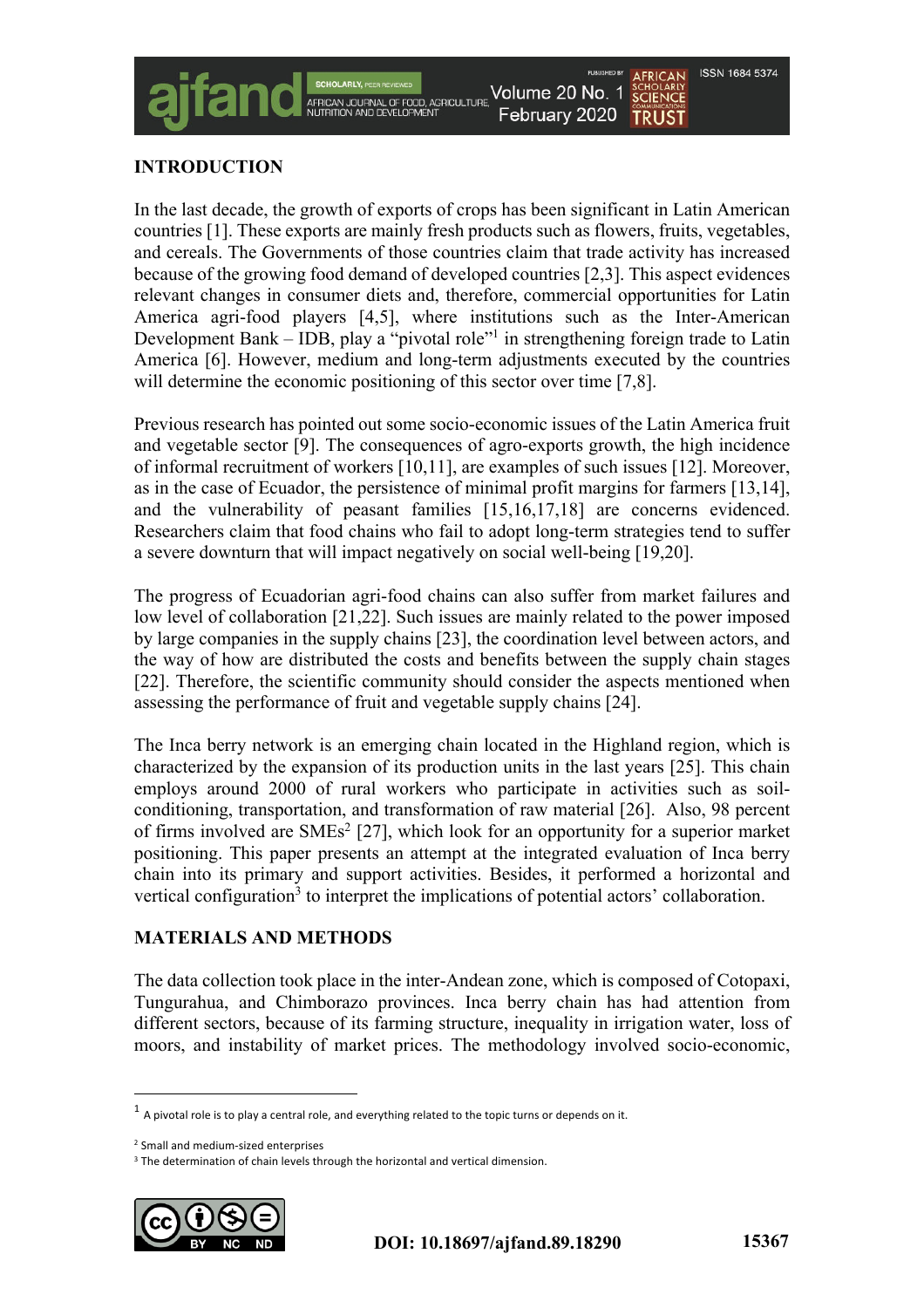production, exporting, and agricultural policies. Also, it highlighted the structures at the horizontal and vertical level, as explained below:

- 1. Food chain mapping. The scheme employed is the one developed by [28], which determined the groups of actors and relevant activities. Also, this step identified the *flows of less and greater importance4* running through the chain.
- 2. Identification of value chain actors. This phase employed the information from the last census (2015) conducted by the Ministry of Agriculture (MAG). Also, it analyzed the post-production actors by examining the record of SMEs and large companies submitted by the Ministry of Industries and Productivity (MIPRO).
- 3. Sample size description. The experiment used the continuous variable "number of producers registered by MAG" to estimate the sample size of producers. Also, it applied the Sukhatme formula [29] at the 95% confidence level. The sample of producers looked at 41, 53, and 45 producers from Cotopaxi, Tungurahua, and Chimborazo, respectively.
- 4. Descriptive analysis. Beforehand, the experimental phase executed a workshop with stakeholders to select performance variables from a predetermined list. The list considered productive and socio-economic factors. Also, it accounted for export and agricultural policy implications. Then, it constructed interviews and surveys validated by Cronbach's alpha index to collect data from the selected locations. The analysis of data used descriptive statistical tools to present the findings.
- 5. Scanning of the configuration. In this step, the experiment applied the estimating outline published by [30] to identify the horizontal and vertical structure. This tool gave vital insights about the complexity level of the chain under study.

## **RESULTS AND DISCUSSION**

### **Food chain mapping**

The overview started by identifying support and primary activities (Figure 1). Agrocalidad and Iniap performed 60% of operations into the pre-production stage, where most of the supporting activities take place. Public and private financing entities (75%) supported the production and post-production activities through funding programs to SMEs, entrepreneurs, and peasant producers.

<sup>&</sup>lt;sup>4</sup> Flows of less importance correspond to agri-food material streams. Flows of greater importance correspond to financial, informative, and non-agri-food material streams such as fertilizers and machinery.

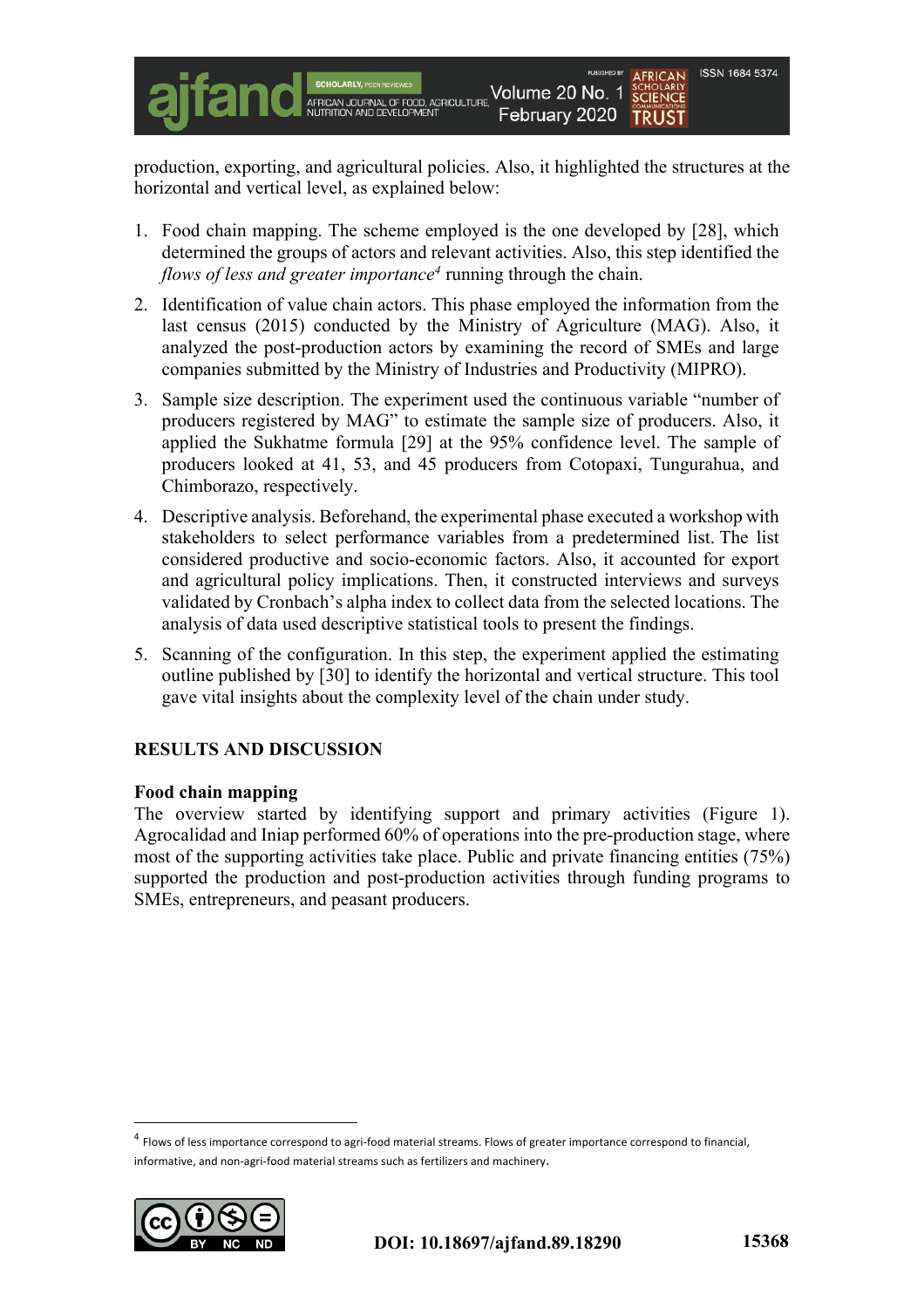

**Figure 1: Agents and flows identified in the Inca berry agri-food chain**

Furthermore, the chain mapping identified the production stage, which included individual producers, private associations, and farming firms. These actors started with the flows of greater importance (agri-food material) by delivering them at commercialization centers. Examples of those commercialization centers were wholesale outlets located at Ambato and Riobamba cities. Next, it identified private processors and startups, which transformed raw material into goods with high value-added. More than 50% of processed Inca berry belonged to the canning and dried categories. Also, the mapping recognized actors involved in the commercialization stage; such actors were importers, exporters, retailers, and advertising agencies, among others. This general overview will be more detailed in the descriptive analysis section.

### **Identification of value chain actors**

The Ministry of Agriculture of Ecuador (2016) pointed out that 0.95% of fruit and vegetable producers are involved in the Inca berry production stage (Table 1). The province with the largest Inca berry production surface was Tungurahua. On the other

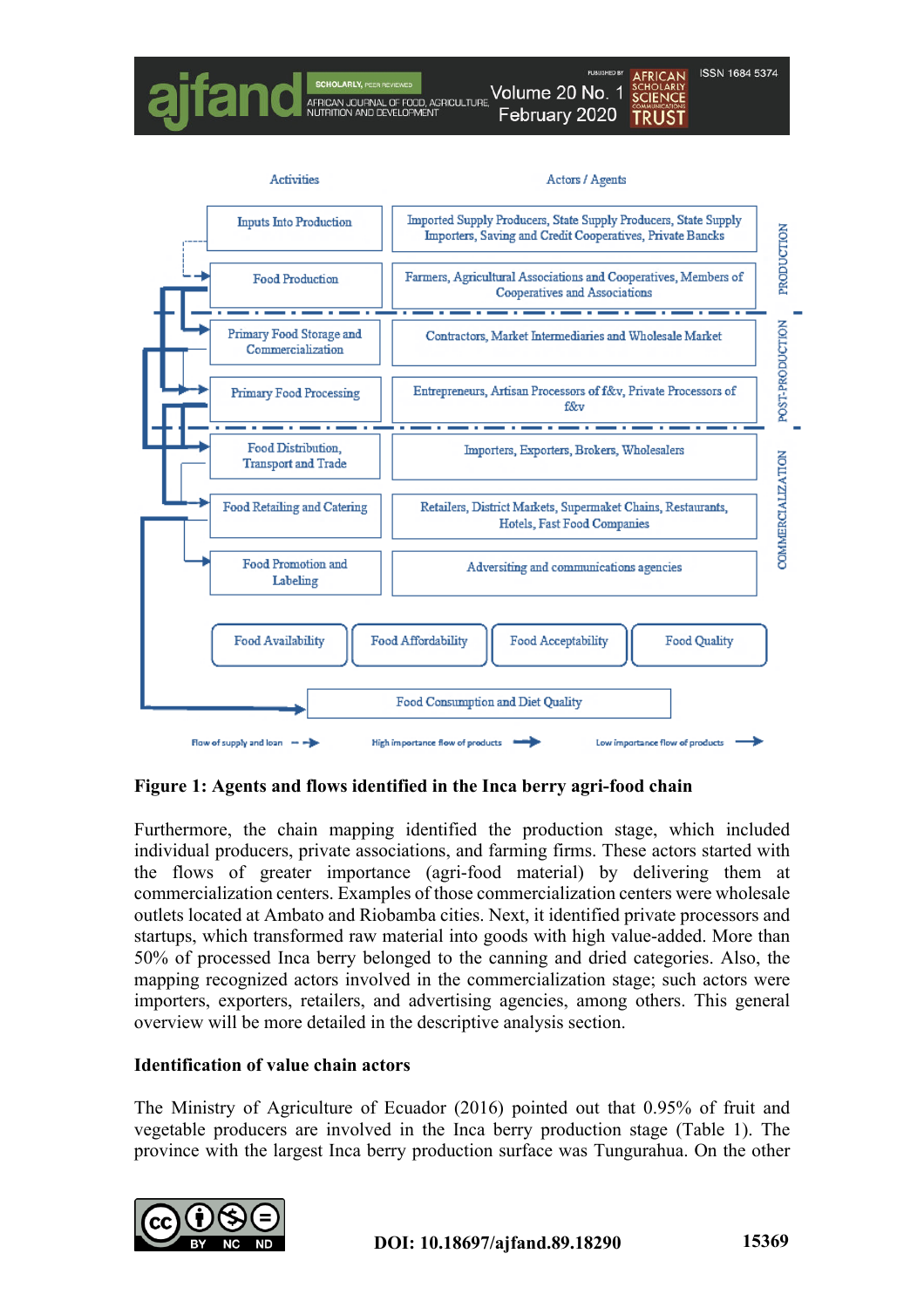

hand, the Secretariat of Planning and Development (2017) reported that 7112 firms linked with the Inca Berry industrial phase (Table 2). Tungurahua had 52.5 % of firms, Chimborazo accounted with 25.7%, whereas Cotopaxi presented 21.7%.

### **Descriptive analysis**

#### *Pre-production stage*

The outcomes stated that Government institutions prioritized strategies such as the development of rural economy, and the redistribution of production supplies like manuals, seeds, fertilizers, irrigation systems, among others. Besides, public agencies were responsible for transferring novel techniques of production such as mulching, crop rotation, and application of vegetation indices for agricultural crop yield prediction. Also, academic institutions such as the Technical University of Ambato and University of the Armed Forces, located in the inter-Andean zone, led programs aimed to improve production performance, plant genetics, and processing technology. The scientific community of those institutions devoted many resources in topics such as the efficiency of land and water use, and food packaging [32, 33, 34].

#### *Production stage*

*Socio-economic findings*. Outcomes stated that producers were between 29 and 52 years old. Most of them were men (58%), the prevalent education level was the secondary (39%), and 27% of respondents finished the bachelor. This academic background situation was not a barrier to negotiate with downward actors. However, farmers always took the risk regarding contract renewal with buyers and fair selling prices each business cycle. Also, 37% of producers were cooperative partners, and 30% were association members, even so, few of them were willing to adopt specific strategies to expand volumes of Inca berry. The last breakthrough was that 58% of producers financed the production through savings, and 38 percent were subject to bank debts (Table 3).

### *Production findings*

Most of the producers (60%) considered the growing demand of Inca berry at the local and international levels as the primary driver to expand crops. However, the results also pointed out that 55% of respondents had more than 3 ha of land, but the Inca berry crops covered only between 0.1 and 0.9 ha on average, while the rest of land is used in conventional crops such as potato, beans, maize, and vegetables. Another driver of Inca berry supply was the high fragmentation of traditional markets such as potato, maize, and onion. However, findings determined a production stage with limited downward coordination, 42% of the producers presented high diversification of crops, and just 31% operated through partnerships. Besides, there was a low density of Colombian and Kenyan Inca berry plantations, 35 and 19 percent, respectively, which confirm the preference by the local genotype (Figure 2). The foreign varieties presented phytopathological vulnerability and lack of adaption to Ecuadorian fields [35,36]. The Ecuadorian genotype was by far the most common variety in production units.

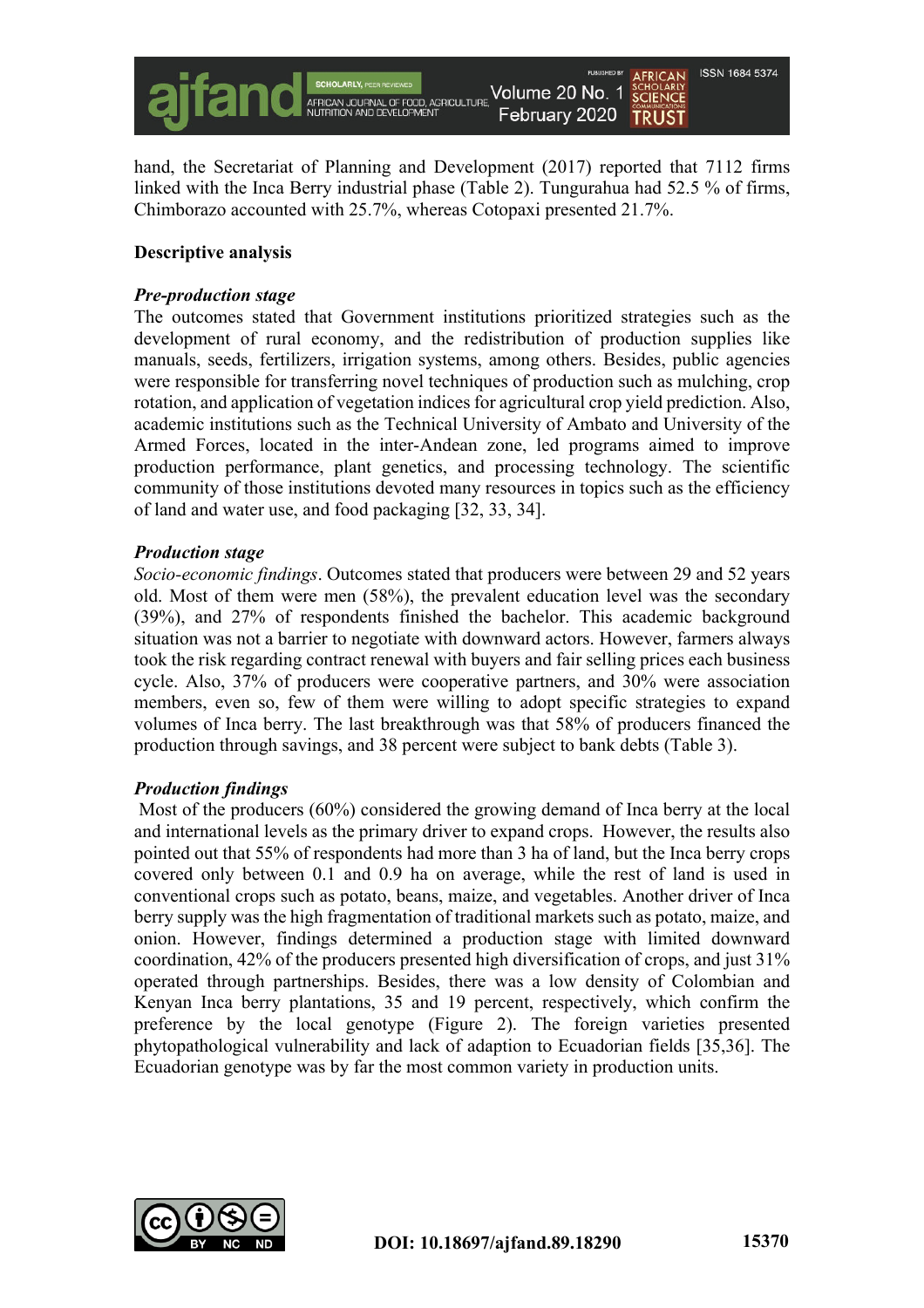

**Figure 2: Percentage observed of Inca berry genotypes grown in Ecuador**

Observations stated that the knowledge shortcomings of peasant farmers had affected the production stage directly and indirectly. According to Orejuela-Castro *et al.* [37], examples of those shortcomings were sustainable crop management and Inca berry plant breeding. Therefore, the National Plan of Agricultural Support 2013-2017 failed in supporting key aspects of emerging agri-food chains. The design of this policy aimed to enable accessibility to agronomic assets [38]. However, it was necessary to implement a monitoring plan of those policies able to reinforce agricultural systems.

Apart from that, observations elucidated some rates of productivity. By these means, they showed 12.9 t/ha of Inca berry yields on average (Figure 3). The reference was Colombia as the current leader in Inca berry production. The results reported by Córdova and Monteros-Guerrero [39, 40] about Colombian yields stated 14.5 ton/ha. The production systems and infrastructure of both countries were very similar and competitive with each other. However, returns could vary depending on the production method. In open field, yields ranged between 10 and 13 t/ha, whereas greenhouse systems yielded between 15 and 25 t/ha. Therefore, the enhancement of yields needs urgent attention to crop modernization. Further, findings indicated that challenges were at the post-harvest practices where only 35% of producers applied them to reduce losses.

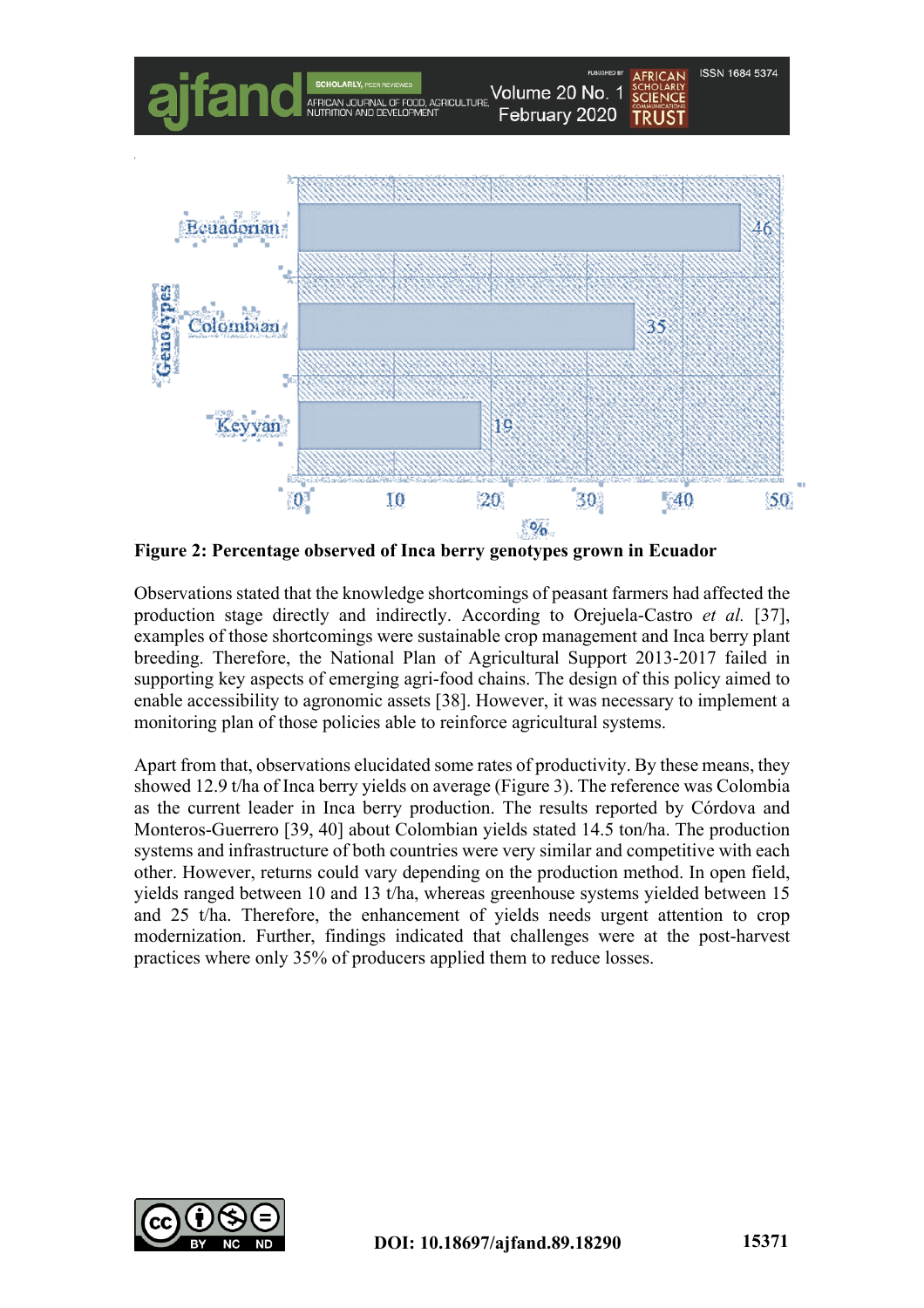

**Figure 3: Productive yield (t/ha) determined in the Inca berry agri-food chain**

*Performance findings*. Respondents stated predicted yields under the right weather conditions, around 13000 kg/ha/year  $(\pm 30 \text{ kg/ha/year})$ , the total variable cost is USD 0,54/kg, and the local price is USD 1.0/kg. Observations showed that each hectare would generate a gross income of USD 13,000/year (±50 USD/year) and a net income of USD 7,020/ha/year (±50 USD/year). The contribution margin is around USD 5,980/ha/year (±50 USD/year) or USD 0.46/kg. According to Monteros-Guerrero and PROECUADOR [40, 41], the Ecuadorian Inca berry production was profitable, and its IRR (internal rate of return on investment) ranged between 13 and 25 percent. In addition, PROECUADOR [42] reported an 18 percent of profitability rate at Inca berry production in the Inter-Andean zone. The outcomes reported by PROECUADOR [42] pointed out the Colombian gross profit between USD 5,000/ha/year and 8,000/ha/year during 2014 and 2015.

### *Post-production stage: processing firms*

*Economic findings.* Outcomes stated that 98.4% were SMEs, and 1.57% were large firms. Also, 40.1% were raw material processors, whereas 60.9% combined the processing with marketing activities. Besides, 69.2% of firms worked with retailers, and only 10.4% were exporting companies. However, respondents made the case that processing companies required support to improve their performance. Such support would be in aiding the diversification of their product portfolio and the possibility of building links with public entities to expand the foreign trade [50]. Besides, 45% of respondents considered supply price as the decisive factor during the purchasing process of Inca berry (Figure 4). The quality criteria were relevant. For instance, buyers demanded fruit quality in terms of size, color, and absence of physical irregularities; otherwise, low quality dropped the chance of negotiation to a 49% probability.

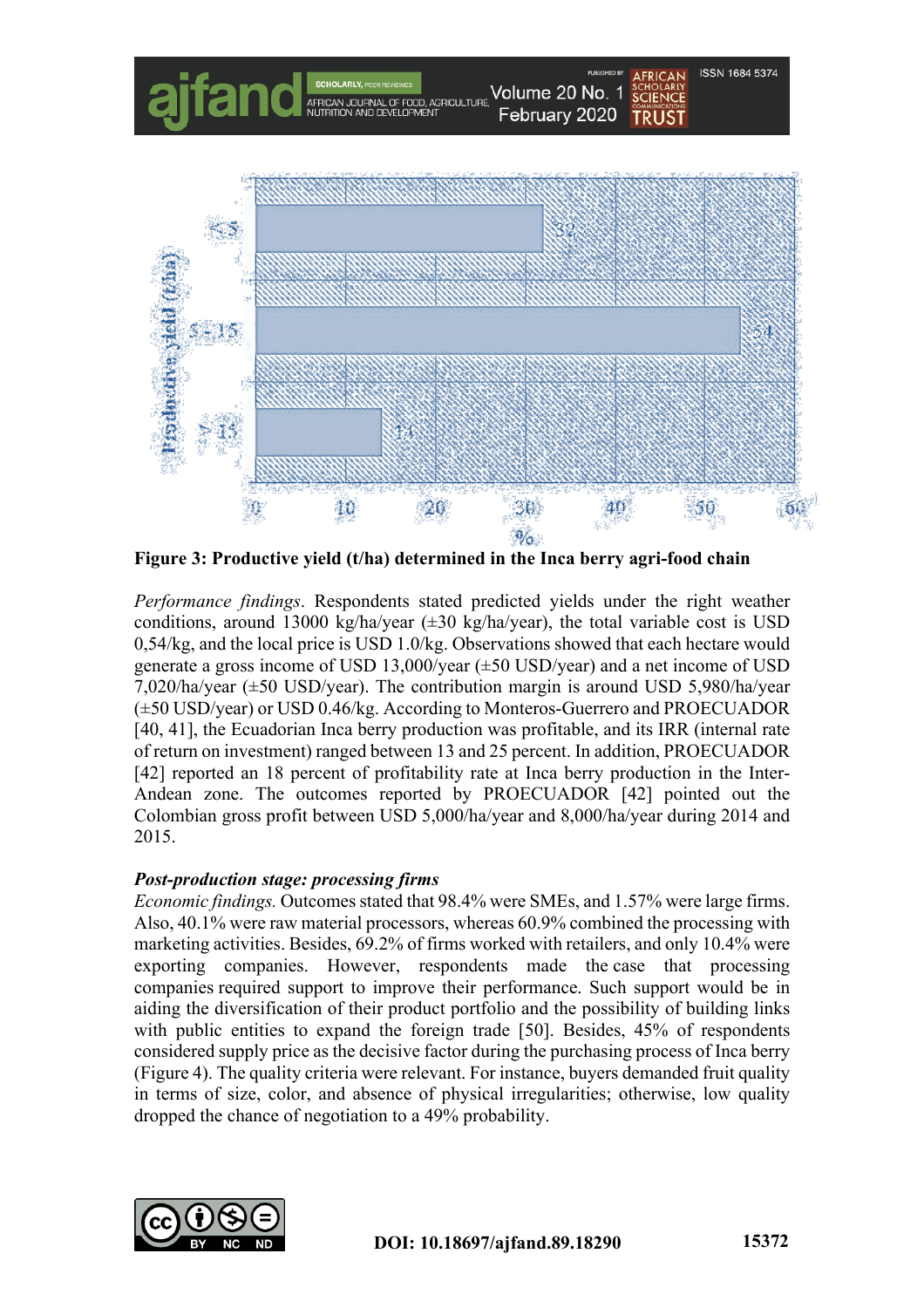

**Figure 4: Influencing factors of Inca berry in purchasing process by processors**

*Logistic findings.* Results pointed out that only 39.1 % of firms owned transport facilities, whereas 60.9% outsourced this service through local van and truck cooperatives. Only 40% of the companies did not present difficulties to transport fresh Inca berry. Also, 89% of companies' delegates emphasized the high dependency they had on producers' deliveries; thus, there was not a competition between both stages. Their suppliers were middlemen (48%) and full-time farmers (52%). Despite the challenges faced by the logistics, it was essential to stress the public investment in roads aimed at improving efficiency. Nevertheless, the enhancement of short marketing circuits by following trends in customer preferences (Figure 5), could reach a more sustainable logistic through mechanisms of coordination within the fresh format and from processed versions. The following section explained the performance and role of formal distributors and their impact over the chain performance.

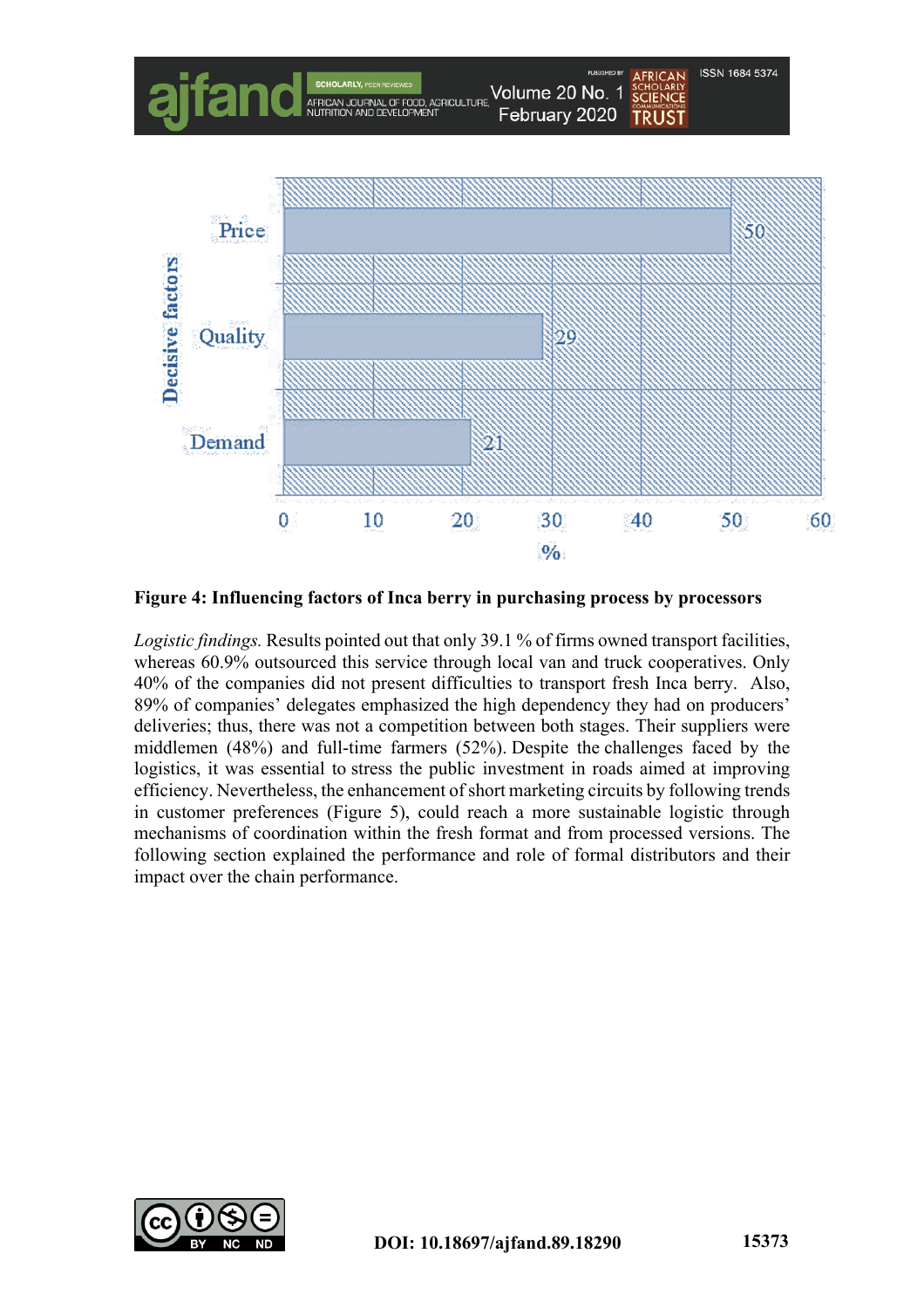

**Figure 5: Categories of Inca berry based products preferred by consumers**

### *Post-production: distributors*

*Economic findings.* Outcomes from the Market Power Control Agency - SCPM showed a highly concentrated retailing structure (Figure 7). The HH Index presented values higher than 2,500 during the last 15 years. Also, they stated that corporations managed the food distribution businesses and invested intensively to expand their marketing chains. The power of these actors was imminent. Respondents said that distributors financed activities with capital and bank lending (65%), while 35 percent used the stock exchange to involve new investors. Also, they argued that each distributor set up a differentiation strategy to prevent the entry of foreign retailers and procedures to avoid affectations of final consumer pricing. The price of fresh fruit ranged between USD 2.00 to 3.00/kg, whereas the processed one ranged between USD 6.00 to 9.00/kg. However, the pricing also depended on the profit margins predetermined by the board of directors.

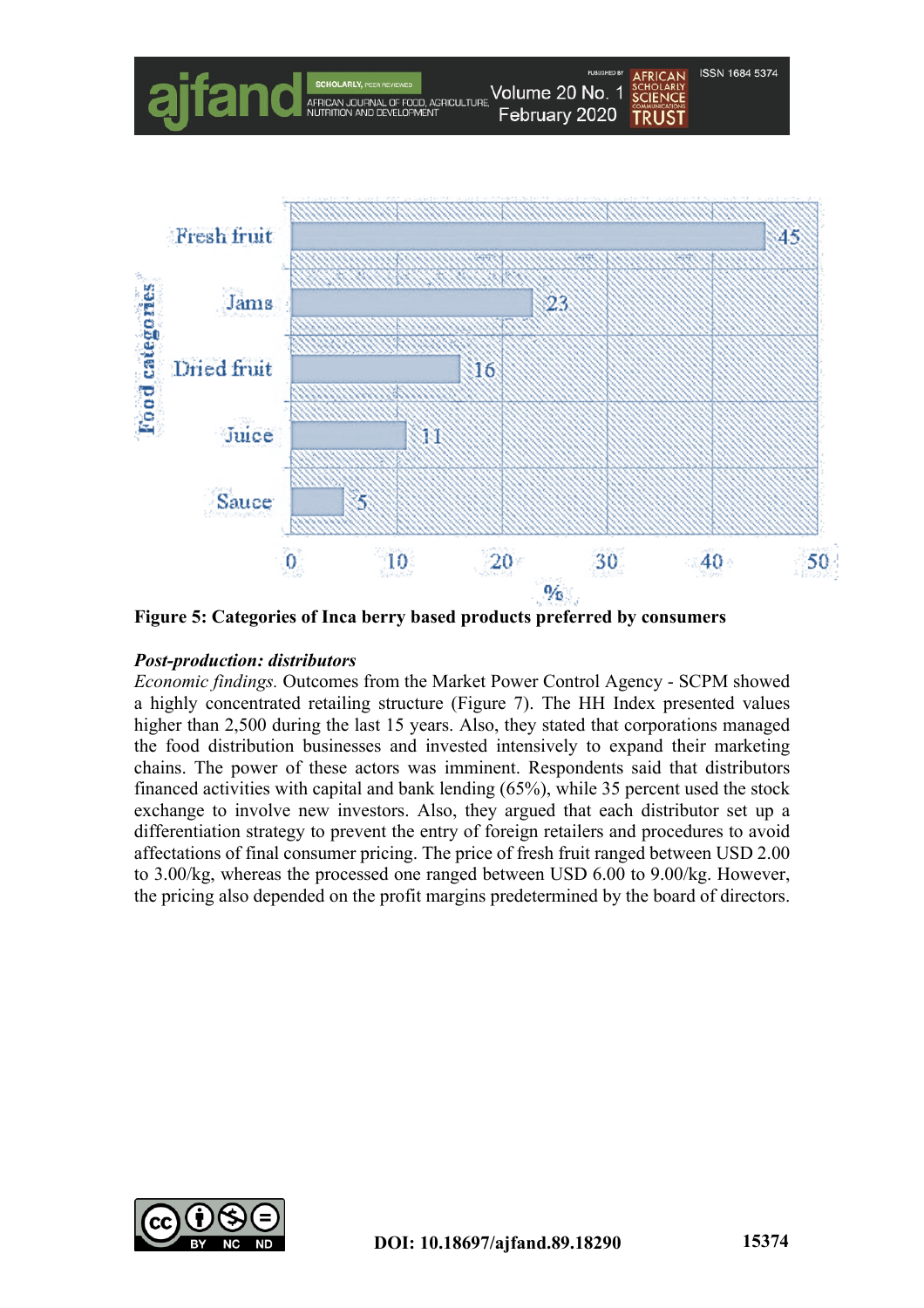

**Figure 6: The retailing sector HH Index in Ecuador from 2008 to 2016**

## *Logistic findings*

Outcomes stated that 80% of firms owned truck fleet, whereas 20% outsourced this service through regional truck cooperatives. Also, 90% of companies depended on the deliveries of Inca berry products from producers and processors. However, they had the fruit farming intention in long- term perspective. Besides, 78% of their suppliers were SMEs, and 22% were full-time farmers. Interviewees claimed the strict policies they had to negotiate directly with formal firms still present gaps that should be evaluated by experts or must be subject to adjustments since they do not solve power market issues.

### *Foreign trade*

Findings stated that Inca berry exports presented a growing trend of volumes at a rate of 13% per year since 2000. Exporter companies and small and medium enterprises claimed that they faced rigorous revisions because of the international market regulations imposed by the countries of destination, which are mainly from North America and Western Europe [43, 44]. Public authorities supported on Good Agricultural Practices to increase competitiveness and promote exports. However, respondents claimed that 40% of exporters faced losses at some point in the trading process. The main competitors of Ecuador were Colombia, Zimbabwe, Kenya, and Peru [45].

## *Scanning of the configuration*

*Horizontal configuration*. The initial level was responsible for the provision of inputs. The second one received more than 60% of the contributions from Level 1. Observations pointed out that the success of the Inca berry chain depends on the associative structures.

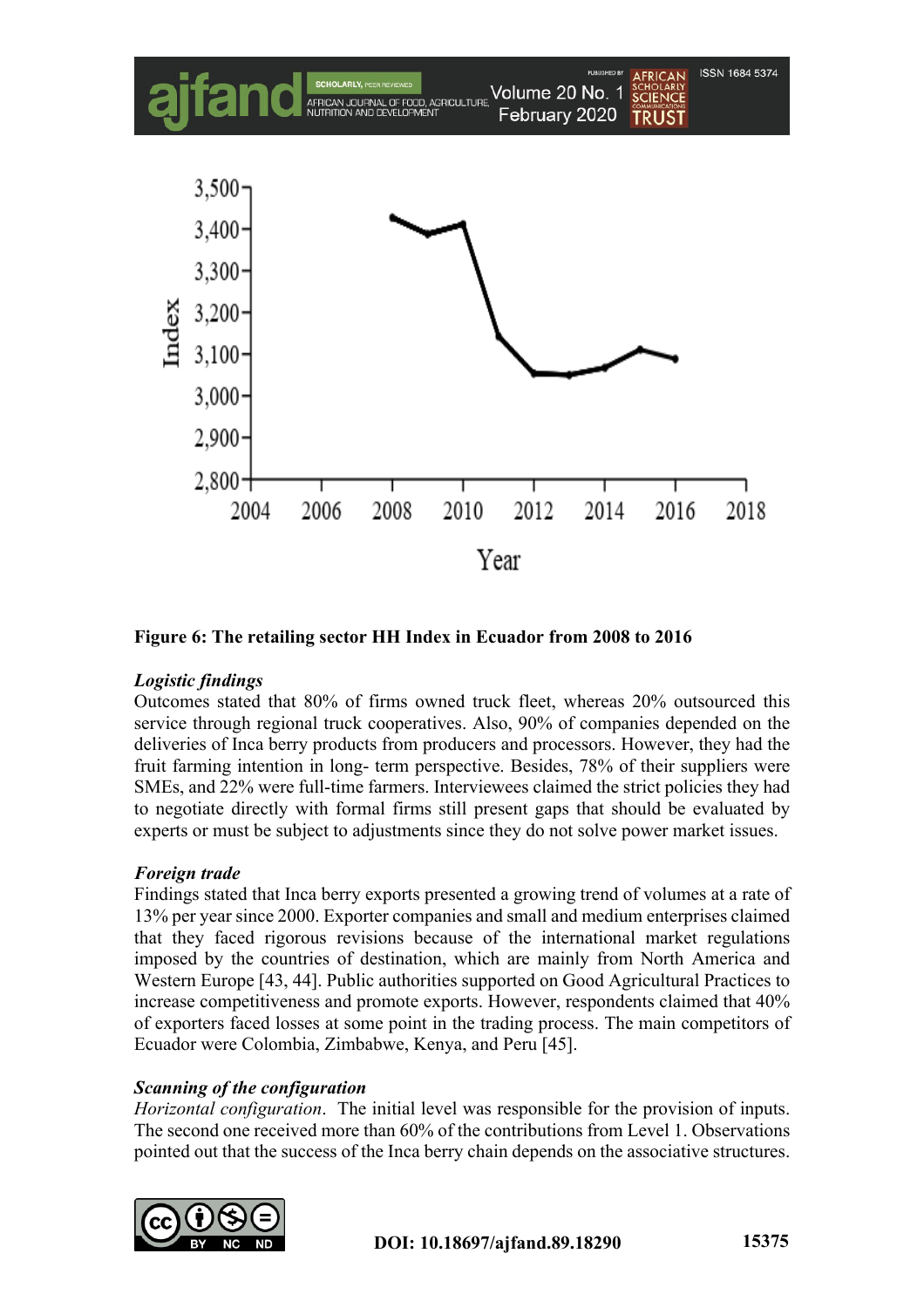

Level 3 served as an intermediary between the production and processing stages and channeled off 36% of the production. Level 4 included processors of different size. Level 5 distributed to local or international markets and consumers. Level 6 was responsible for retail delivery, food services, and hotels (Figure 8). They had direct connections with consumers and had access to updated information on consumer trends [42,43,44].

### *Vertical configuration*

Outcomes examined the degree of fragmentation and the distribution of bargaining power. The fragmented level was the second, which is composed of farmers, producers, associations, and agricultural cooperatives, and its bargaining power was constrained. Levels corresponding to input suppliers, processors, intermediaries, and distributors were small structures [45]. Their bargaining power and capability to differentiate goods were higher (Figure 8). These factors were significant when the market competition takes place.



**Figure 8: The horizontal and vertical configuration observed of Inca berry chain**

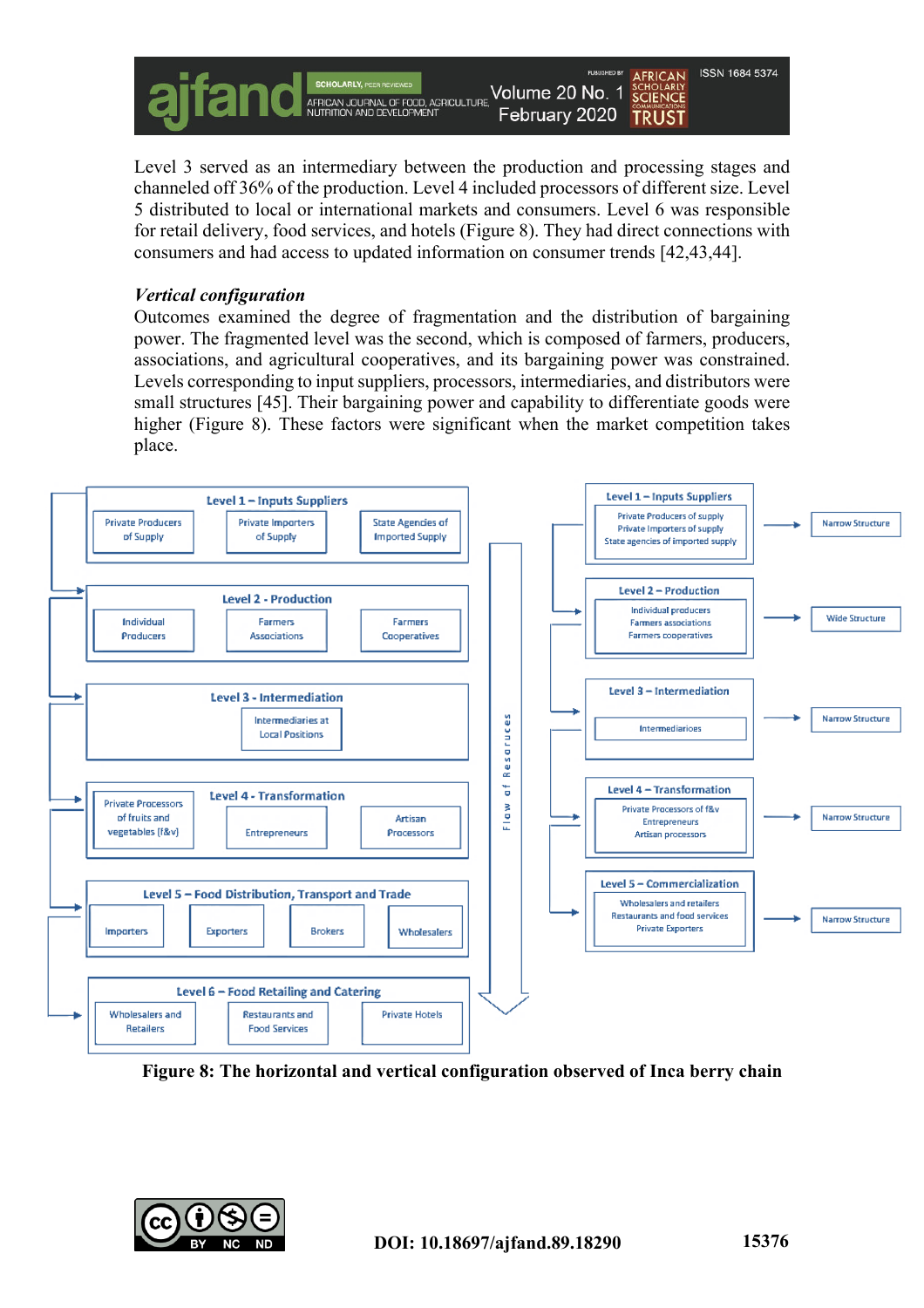

### **CONCLUSION**

The main actors identified are public entities. The priority of these actors was the strengthening of peasant family sustainability. Therefore, the first strategy was to reinforce these entities, which provided technical training and monitoring of Inca berry cultivation through extension programs. The second potential strategy was the stimulation of associativity at the producer level. This strategy could contemplate a market orientation, and so producers will capture a better national and international market positioning. The third strategy pointed to the generation of links with academic institutions to improve performance, efficiency, sustainable management, among other relevant aspects. The fruit and vegetable market was very competitive, dynamic, and profitable. Therefore, the chain understudy required focal actors (companies) that promote possible horizontal and vertical synergies between the stages. This strategy suggested studies that deepen collaborative behavior and coordination mechanisms. Finally, the investigation presented limitations in performance estimation; thus, we recommended environmental and institutional indicators to analyze sustainability comprehensively.

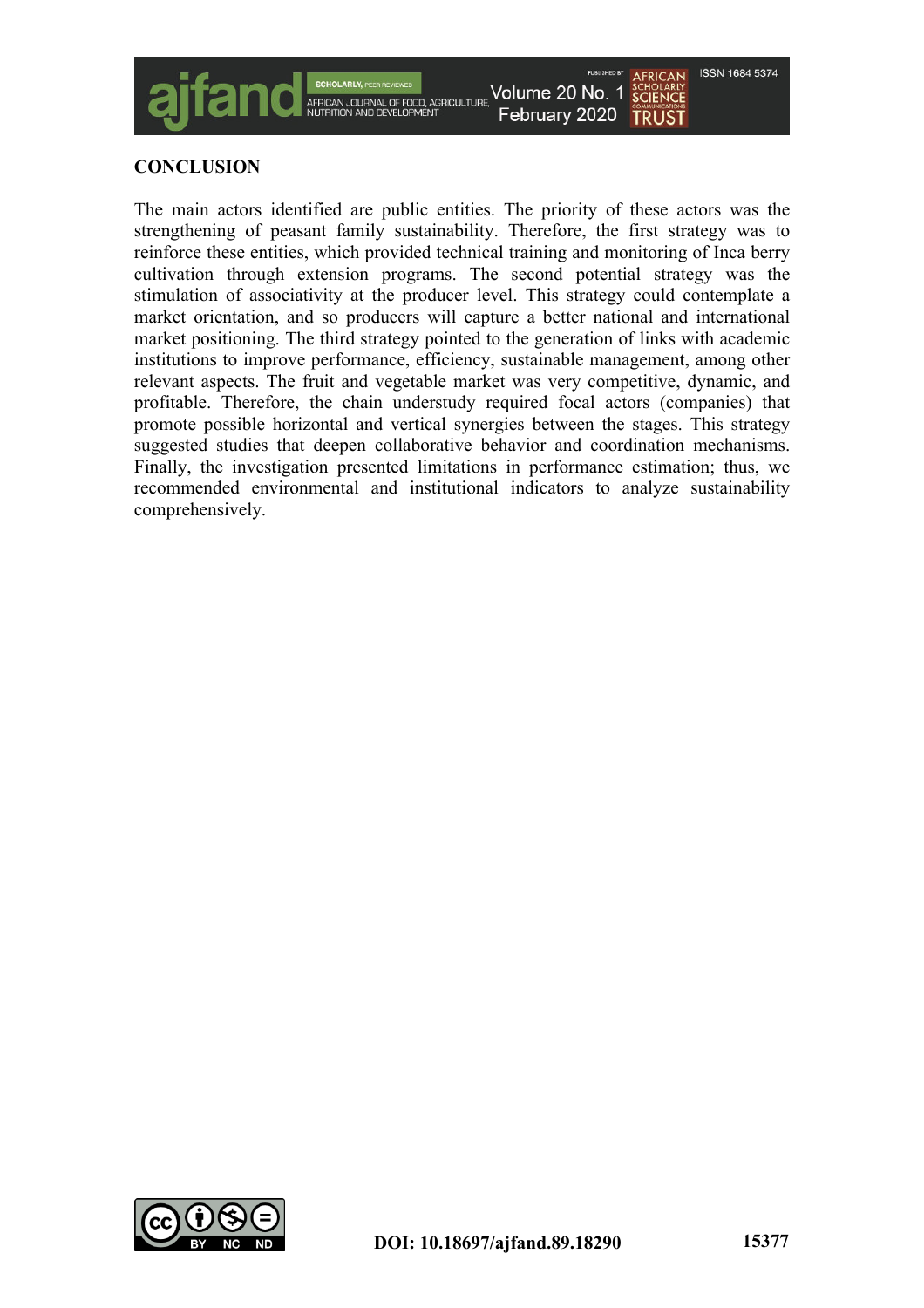#### **Table 1: Inca berry producers and area of Inca berry production by province**

| Quantity                      | Province |            |            |
|-------------------------------|----------|------------|------------|
|                               | Cotopaxi | Tungurahua | Chimborazo |
| Agricultural producers        | 183,530  | 170,220    | 248,130    |
| Fruit and vegetable producers | 44,010   | 36,660     | 69,152     |
| Inca berry producers          | 129      | 189        | 153        |
| Area of Inca berry (ha)       | 259.69   | 329.09     | 274.52     |

**Source: Ministry of Agriculture - Ministry of Agriculture of Ecuador (2016)**

### **Table 2: Participating companies in the industrial sector and Inca berry chain within Cotopaxi, Tungurahua and Chimborazo provinces**

|                                      |                          | Province |            |            |
|--------------------------------------|--------------------------|----------|------------|------------|
|                                      |                          | Cotopaxi | Tungurahua | Chimborazo |
| Type of firm                         | Microenterprises         | 1397     | 3194       | 1658       |
|                                      | Small businesses         | 84       | 357        | 99         |
|                                      | Medium-sized enterprises | 16       | 61         | 16         |
|                                      | Large firms              | 5        | 18         | 5          |
| Fruit and vegetable processing firms |                          | 54       | 176        | 82         |
| Inca berry processing firms          |                          | 15       | 27         | 10         |

**Source: National Secretariat of Development -Senplades (2017)**

#### **Table 3: Description of socio-economic variables analyzed in the producers sample**

|                      | Maximum       | Mean | Std.<br>Deviation | Range                                |
|----------------------|---------------|------|-------------------|--------------------------------------|
|                      |               |      |                   | $29Y-35Y=0, 36Y-40Y=1,$              |
| Age                  | 52            | 45   | 5                 | 48Y-48Y=2, More than $52Y=3$         |
| Cooperative partners |               | 0.88 | 0.329             | $Yes = 1, No = 0$                    |
| Association member   |               | 0.79 | 0.409             | $Yes = 1, No = 0$                    |
| Gender               |               | 0.82 | 0.387             | $F = 1, M = 0$                       |
| Education level      | 3             | 1.55 | 0.645             | School=0, HighSchool=1, University=2 |
|                      |               |      |                   | Less than $700$ /month=0,            |
| Income level (USD)   | $\mathcal{L}$ |      | 0.816             | 701 to $1700=1$ ,                    |
|                      |               |      |                   | More than $1700=2$                   |

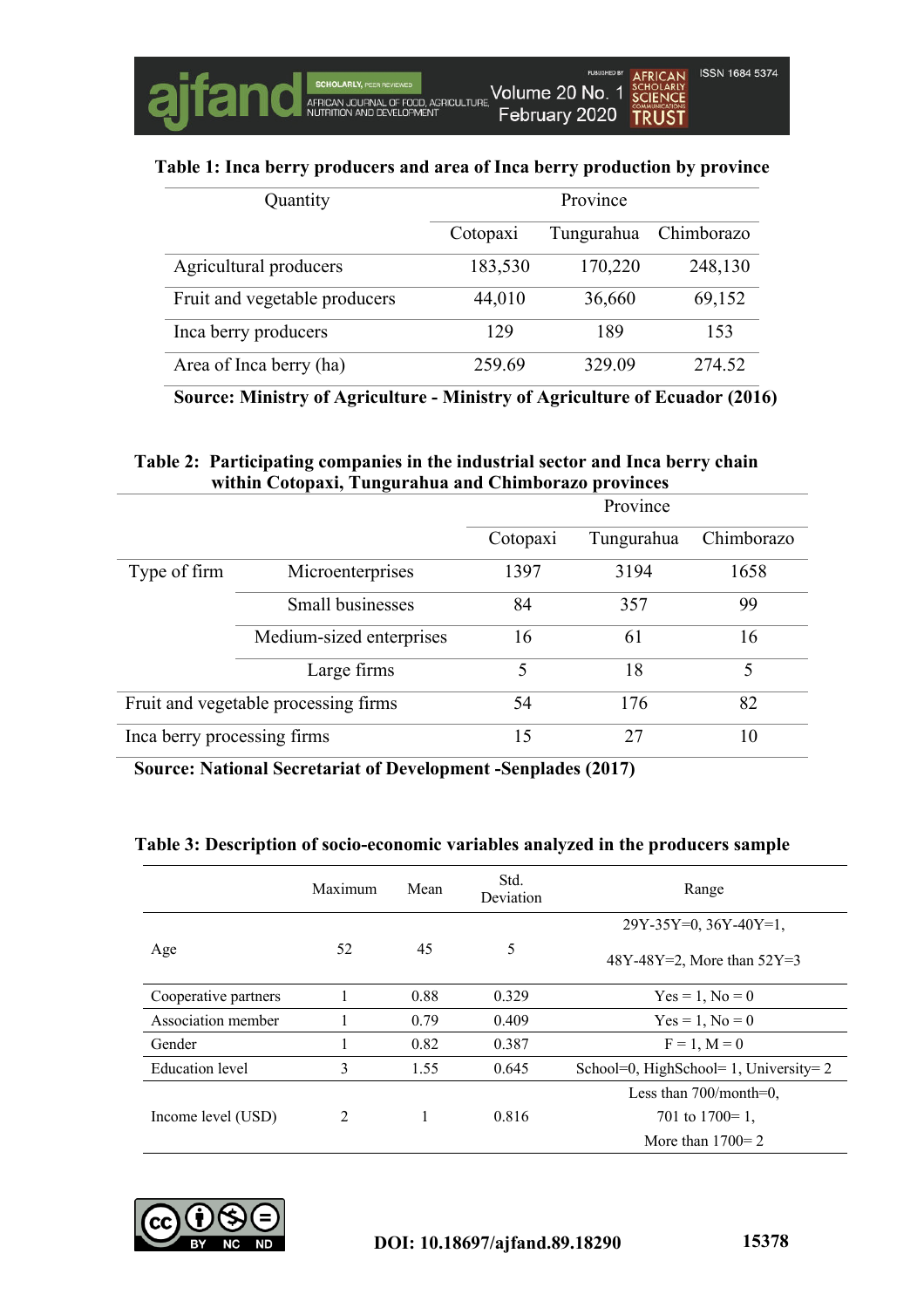#### **REFERENCES**

- 1. **Franko P** The puzzle of Latin American economic development. 4th Ed. Rowman & Littlefield, 2018 p. 555.
- 2. **Streeten P** What Price Food: Agricultural Price-Policies in Developing Countries. 1 ed. Springer, 2016 p. 120.
- 3. **Reardon T** The hidden middle: the quiet revolution in the midstream of agrifood value chains in developing countries. Oxford Review of Economic Policy 2015; **31**: 45-63.
- 4. **Augustin M, Riley M, Stockmann R, Bennett L, Kahl A, Lockett T and L Cobiac** Role of food processing in food and nutrition security. Trends in Food Science & Technology 2016; **56**: 115-125.
- 5. **Klaren P** Promise of development: Theories of change in Latin America. Economic Development of Latin America 2018: 124-148.
- 6. **Inter-America Development Bank.** Seven Latin American countries will receive support from IDB Invest and LAAD to strengthen agriculture | IADB 2018.
- 7. **Delgado M, Porter M and S Stern** Defining clusters of related industries. *Journal of Economic Geography*, 2015; **16:** 1-38.
- 8. **Franco-Ángel M and D Urbano** Determinants of the dynamism of small and medium enterprises in Colombia. *Revista de Ciencias Sociales*, 2016; **22:** 110-125.
- 9. **Phukan P, Lepcha B, Avasthe R and N Singh** Socio-economic characteristics and constraints faced by Horticultural growers of East Sikkim. *J Krishi Vigyan*, 2017; **6:** 175-179.
- 10. **Capa M and G Rouse** Sphaerodoridae (Annelida) from Lizard Island, Great Barrier Reef, Australia, including the description of two new species and reproductive notes. *Zootaxa*, 2015; **4019:** 168-183.
- 11. **Viteri S** Commercial policies for the incorporation of the popular and solidarity economies (EPS) of Ecuador to the export sector, period 2013-2016. Universidad de Guayaquil. 2018.
- 12. **Martínez-Valle L** Agribusiness, peasant agriculture and labour markets: Ecuador in comparative perspective. *Journal of Agrarian Change*, 2017; **17:** 680-693.
- 13. **Thiele G, Devaux A, Reinoso I, Pico H, Montesdeoca F, Pumisacho M and A Thomann** Multi-stakeholder platforms for linking small farmers to value chains: evidence from the Andes. *International Journal of Agricultural Sustainability,* 2011; **9:** 423-433.

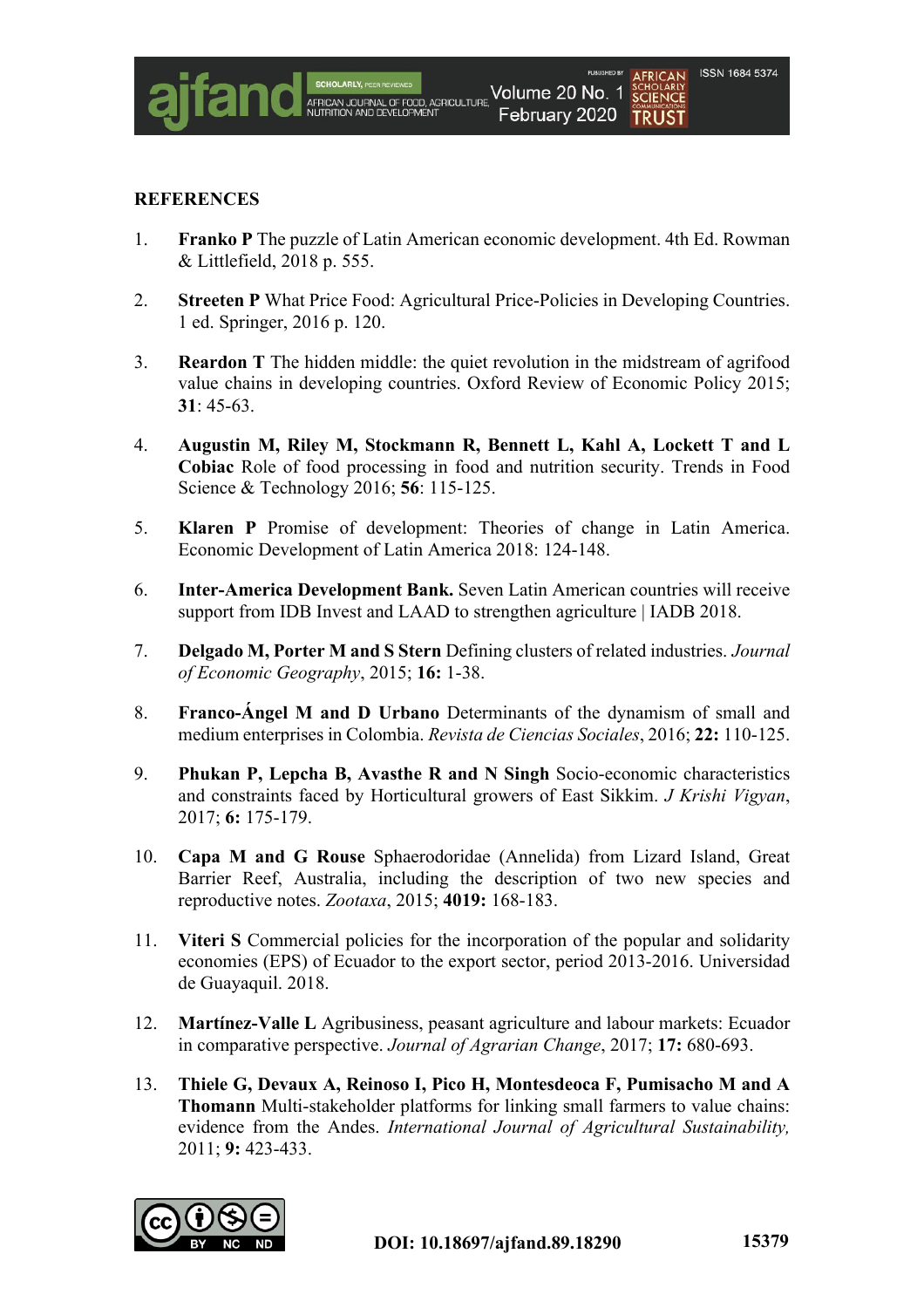

- 14. **Useche P and T Blare** Traditional vs. modern production systems: Price and nonmarket considerations of cacao producers in Northern Ecuador. *Ecological Economics,* 2013; **93:** 1-10.
- 15. **Alvarado J and N Rebaï** Mining and Vulnerability of Rural Territories in the Ecuadorian Andes: Evidence from the Province of Azuay. *Cuadernos de Geografía-Revista Colombiana de Geografía,* 2018; **27:** 389-406.
- 16. **Hallam D** Tropical and horticultural products service raw materials. Rome: FAO 2014, p. 182.
- 17. **Barrera-Mosquera D, De Los Ríos-Carmenado I, Cruz-Collaguazo E, and J Coronel-Becerra** Analysis of available capitals in agricultural systems in rural communities: the case of Saraguro, Ecuador. *Spanish Journal of Agricultural Research,* 2010; **8:** 1191-1207.
- 18. **Barrera V, Norton G, Alwang J and M Mauceri** Adoption of Integrated Pest Management technologies: a case study of potato farmers in Carchi. Universidad Técnica del Carchi. 2017.
- 19. **Sands S and C Ferraro** Retailers' strategic responses to economic downturn: insights from down under. *International Journal of Retail & Distribution Management*, 2010; **38:** 567-577.
- 20. **Sellahewa J and W Martindale** The impact of food processing on the sustainability of the food supply chain. *Aspects Appl Biol*, 2010; **102:** 91-97.
- 21. **Notarnicola B, Hayashi K, Curran M and D Huisingh** Progress in working towards a more sustainable agri-food industry. *Journal of Cleaner Production*, 2012; **28:** 1-8.
- 22. **Romero-Granja C and M Wollni** Opportunistic Behaviour and Trust: Experimental Results from Broccoli Farmers in Ecuador. *Journal of Agricultural Economics*, 2019; **70:** 62-80.
- 23. **Ruiz M** Central axes of capital accumulation in current Ecuador: a general panoramic. *Revista Economía*, 2018; **70:** 77-93.
- 24. **Vega-Quezada C, Blanco M and H Romero** Synergies between agriculture and bioenergy in Latin American countries: A circular economy strategy for bioenergy production in Ecuador. *New biotechnology,* 2017; **39:** 81-89.
- 25. **Secretariat of Planning and Development - SENPLADES** ZONA 3 CENTRO Agenda Zonal. Secretaría Nacional de Planificación y Desarrollo. Quito 2015.
- 26. **Romero-Granja C and M Wollni** Dynamics of smallholder participation in horticultural export chains: evidence from Ecuador. *Agricultural Economics*, 2018; **49:** 225-235.

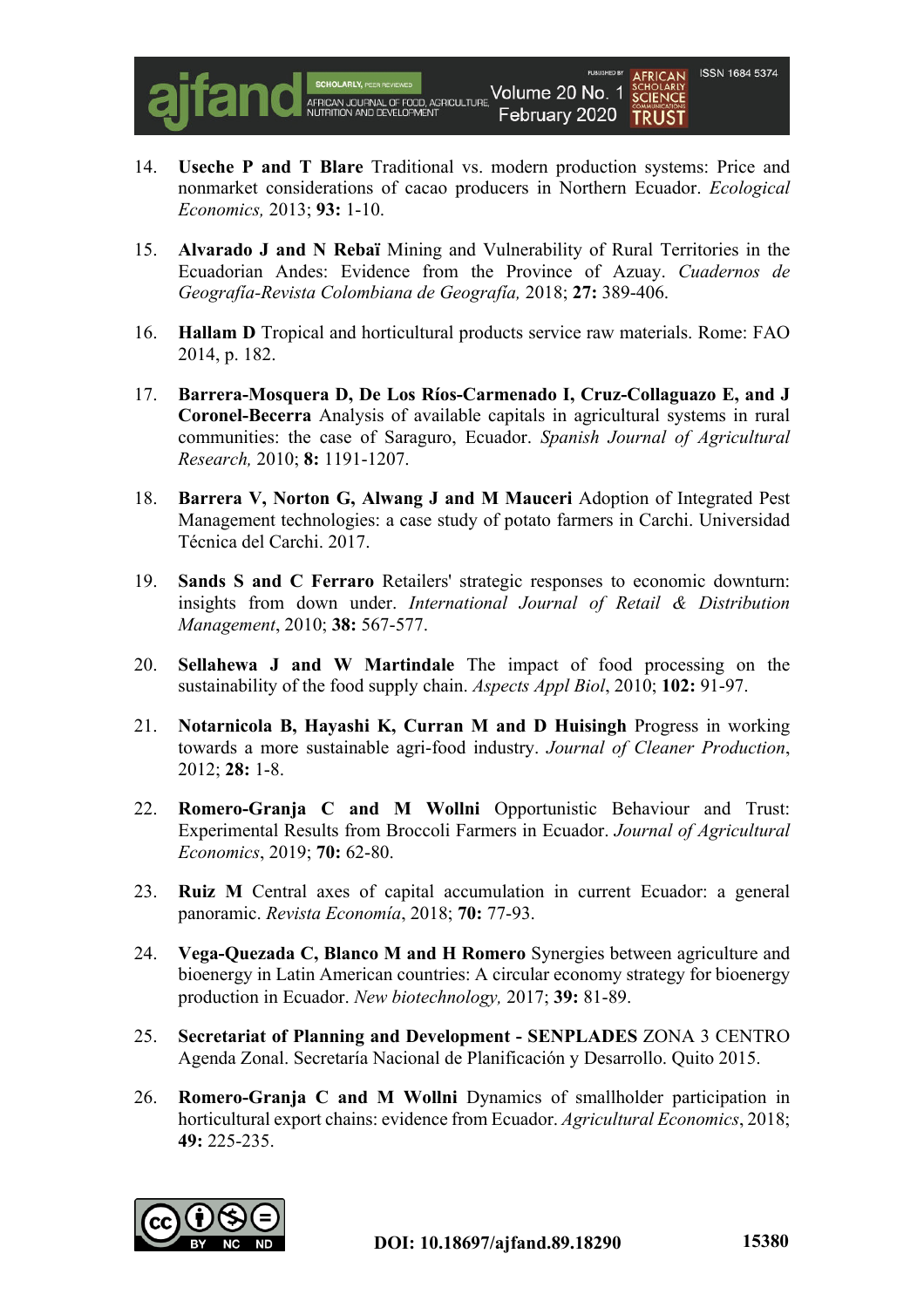

- 27. **Sarango-Lalangui P, Álvarez-García J and M Del Río-Rama** Sustainable practices in small and medium-sized enterprises in Ecuador. *Sustainability*, 2018; **10:** 2105.
- 28. **Hawkes C and M Ruel** *Value chains for nutrition*. In: IFPRI 2020 International Conference on Leveraging Agriculture for Improving Nutrition. New Delhi, India 2011.
- 29. **Sukhatme P** *Sampling theory of surveys with applications*. The Indian Society of Agricultural Statistics; New Delhi 1957.
- 30. **Gereffi G and K Fernandez-Stark** *GLOBAL VALUE CHAIN ANALYSIS: Global Value Chain Analysis*: A Primer 2016.
- 31. **Hernandez R and S Bustillos** Integrated Productivity Analysis for Revitalizing a Mature Field in Ecuador. In SPE Europec featured at 78th EAGE Conference and Exhibition 2016. Society of Petroleum Engineers, p.17.
- 32. **Rodríguez-Moreno J** Innovation behaviour and performance in Ecuadorian firms. Universidad de Valencia. 2018.
- 33. **Mutebi-Kalibwani R, Twebaze J, Kamugisha R, Kakuru M, Sabiiti M, Kugonza I and S Nyamwaro** Multi-stakeholder partnerships in value chain development: A case of the organic pineapple in Ntungamo district, Western Uganda. *Journal of Agribusiness in Developing and Emerging Economies*, 2018; **8:** 171-185.
- 34. **Galvis J, Fischer G and O Gordillo** Harvest and post-harvest of inca berry. Universidad Nacional de Colombia. 2015.
- 35. **Brito M** Promote a high potential crop to improve the living conditions of growers. Food Chain Partnership BAYER. The Ecuadorian Project of Goldenberry, 2015; **1:** 20-50.
- 36. **Carrillo-Perdomo E, Aller A, Cruz-Quintana S, Giampieri F and J Alvarez-Suarez** Andean berries from Ecuador: A review on botany, agronomy, chemistry and health potential. *Journal of Berry Research*, 2015; **5:** 49-69.
- 37. **Orjuela-Castro J, Morales-Aguilar F and L Mejía-Flórez** Which is the best supply chain for perishable fruits, Lean or Agile? *Revista Colombiana de Ciencias Hortícolas,* 2017; **11:** 294-305.
- 38. **Altamirano M** Study of the inca berry production chain (Physalis peruviana L.) in the northern Sierra of Ecuador. Universidad San Francisco de Quito. 2010.
- 39. **Córdova P** The processing of native crops as a microenterprise alternative. *INNOVA Research Journal*, 2017; **2:** 88-111.